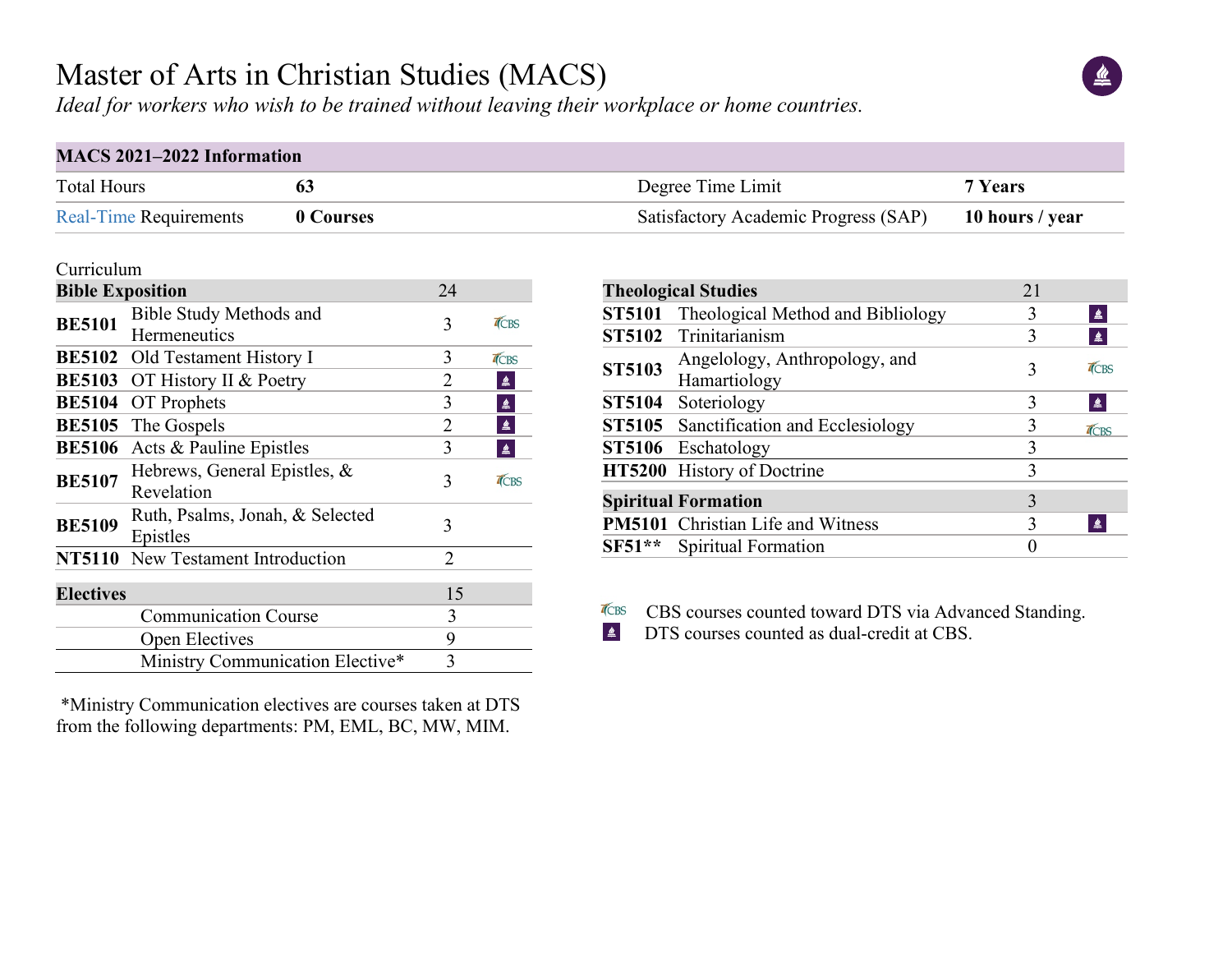### **Advanced Standing (15 hours)**

(CBS courses equivalent to DTS courses)

| <b>CBS</b>                                 | <b>DTS</b>    | <b>Course Name</b>                            | <b>Credit</b><br><b>Hours</b> |
|--------------------------------------------|---------------|-----------------------------------------------|-------------------------------|
| <b>MSM 1301</b><br>or<br><b>BIBL 3301</b>  | <b>BE5101</b> | Bible Study Methods & Hermeneutics            | 3                             |
| BIB 1311 or<br><b>BIBL 3311</b>            | <b>BE5102</b> | OT History I                                  | 3                             |
| <b>BIBL 1323</b><br>or<br><b>BIBL 3323</b> | <b>BE5107</b> | Hebrews, General Epistles, and<br>Revelation  | 3                             |
| <b>THEO 1313</b>                           | ST5103        | Angelology, Anthropology, and<br>Hamartiology | 3                             |
| <b>THEO 1314</b>                           | ST5105        | Sanctification and Ecclesiology               | 3                             |

#### **Dual-Credit (18 hours)**

(DTS courses credited to CBS degree)

| <b>CBS</b>                                  | <b>DTS</b>    | <b>Course Name</b>                                                     | <b>Credit</b><br><b>Hours</b> |
|---------------------------------------------|---------------|------------------------------------------------------------------------|-------------------------------|
| <b>MSSF 3011</b><br>and<br><b>MSSF 3012</b> | $SF51**$      | Spiritual Formation (SF5100-1 $\&$<br>SF5100-2 or SF5110-1 & SF5110-2) | N/A                           |
| <b>THEO 1311</b><br>or<br><b>THEO 3331</b>  | ST5101        | Theological Method & Bibliology                                        | 3                             |
| <b>THEO 1312</b><br>or<br><b>THEO 3330</b>  | ST5102        | Trinitarianism                                                         | 3                             |
| Elective                                    | <b>BE5109</b> | Ruth, Psalms, Jonah, and Selected<br>Epistles                          | 3                             |
| <b>BIBL 1322</b><br>$\alpha$ r<br>Elective  | <b>BE5106</b> | Acts and Pauline Epistles                                              | 3                             |
| <b>MSMN</b><br>$2302$ or<br>Elective        | PM5101        | Christian Life and Witness                                             | 3                             |
| <b>MSPM 3301</b><br>or<br><b>MSCE 3323</b>  | EML5105       | Teaching Process and Media<br>Presentations                            | 3                             |

#### **MACS Remaining Courses at DTS after CBS Graduation (30 hours)**

| Course #      | <b>Course Name</b>                                            | <b>Credit Hours</b>           |
|---------------|---------------------------------------------------------------|-------------------------------|
| $SF51**$      | Spiritual Formation<br>(final two-semesters for SF5100)       | N/A                           |
| <b>BE5103</b> | OT History II & Poetry                                        | $\mathfrak{D}_{\mathfrak{p}}$ |
| <b>BE5104</b> | OT Prophets                                                   | 3                             |
| <b>BE5105</b> | The Gospels                                                   | $\overline{2}$                |
| HT5200        | History of Doctrine                                           | 3                             |
| NT5110        | New Testament Introduction                                    | $\mathfrak{D}$                |
| ST5104        | Soteriology                                                   | 3                             |
| ST5106        | Eschatology                                                   | 3                             |
|               | Ministry and Communication Elective<br>(PM, EML, BC, MW, MIM) | 3                             |
|               | Open Electives                                                | 9                             |